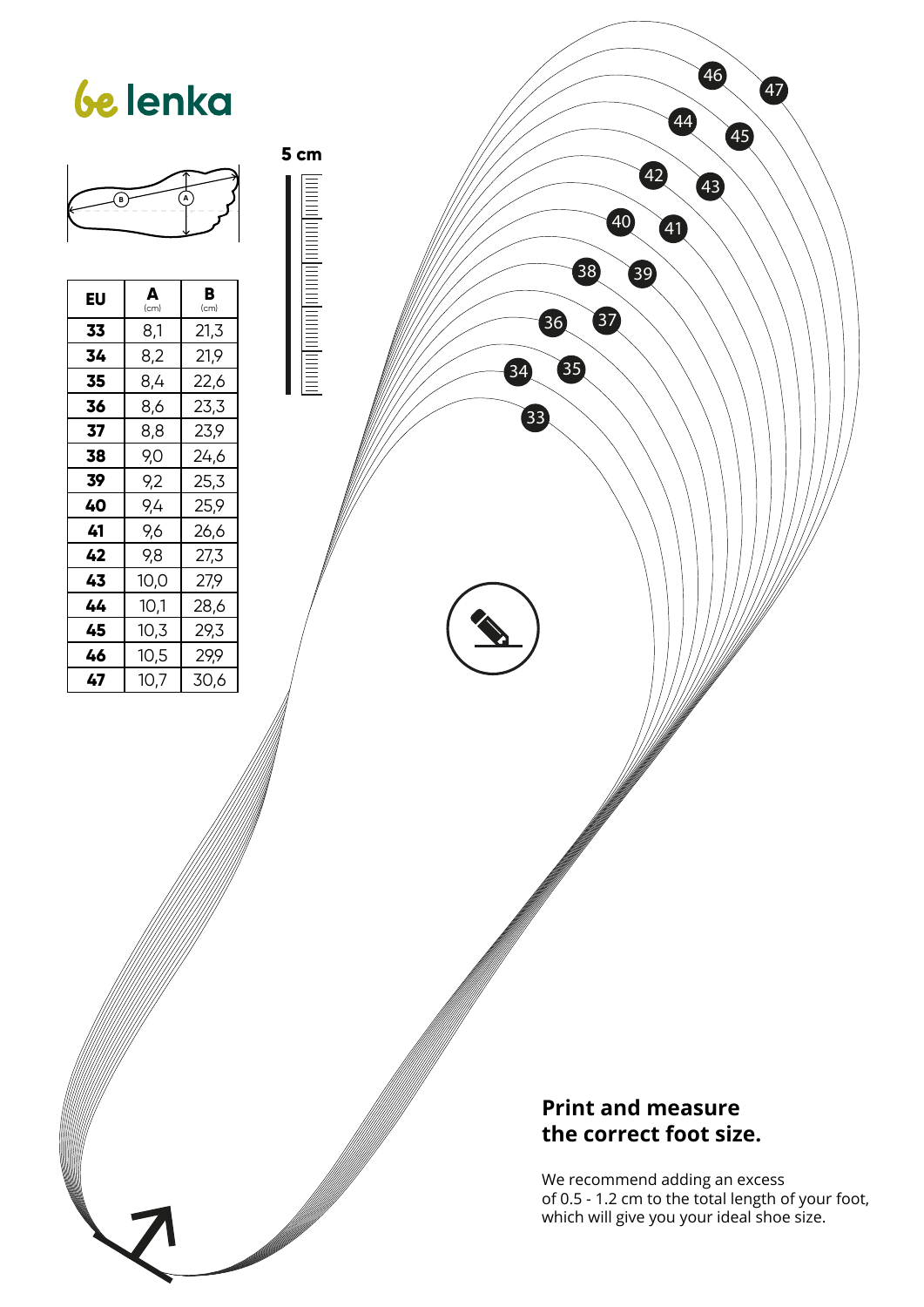

#### **the correct foot size.**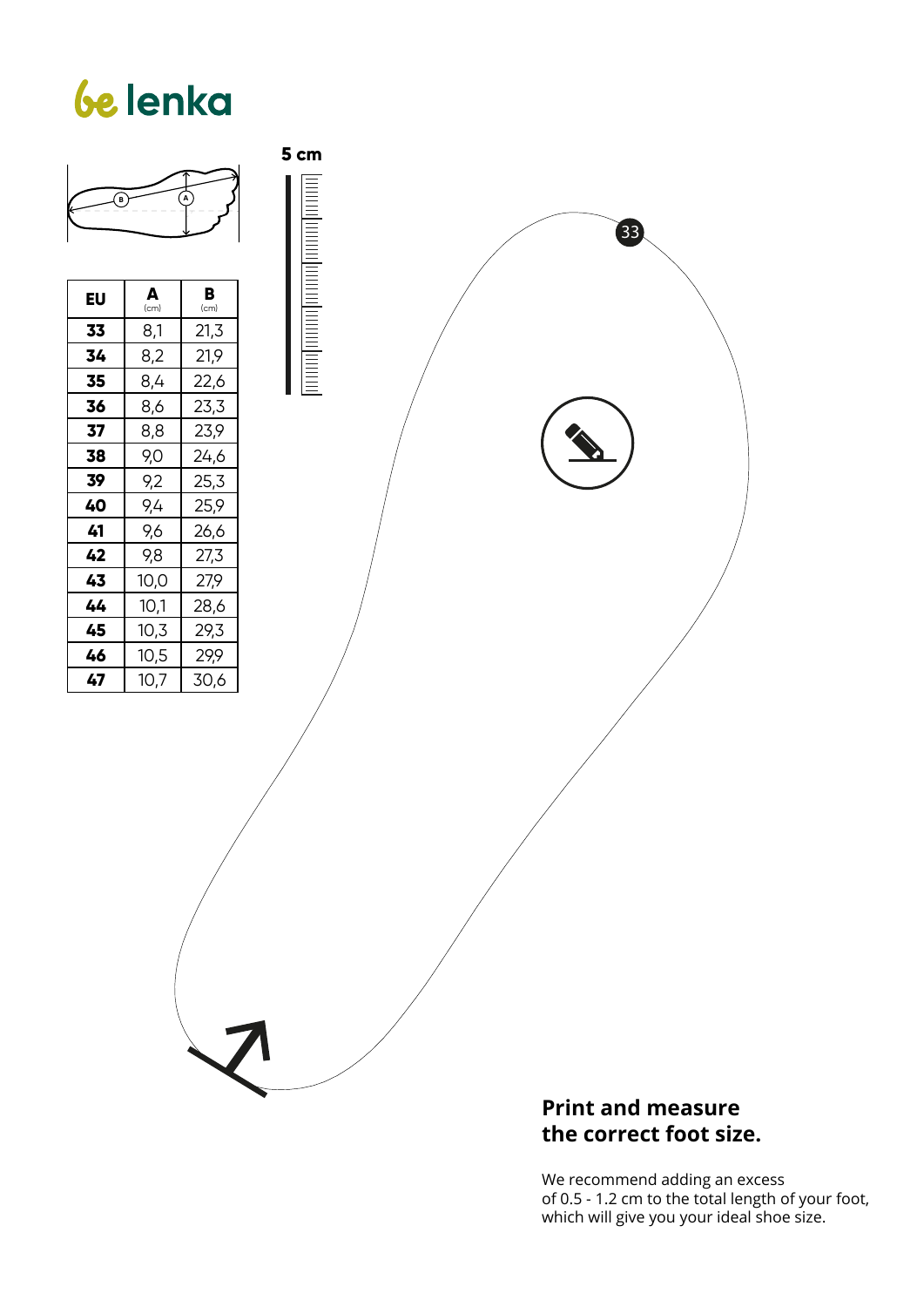

#### **the correct foot size.**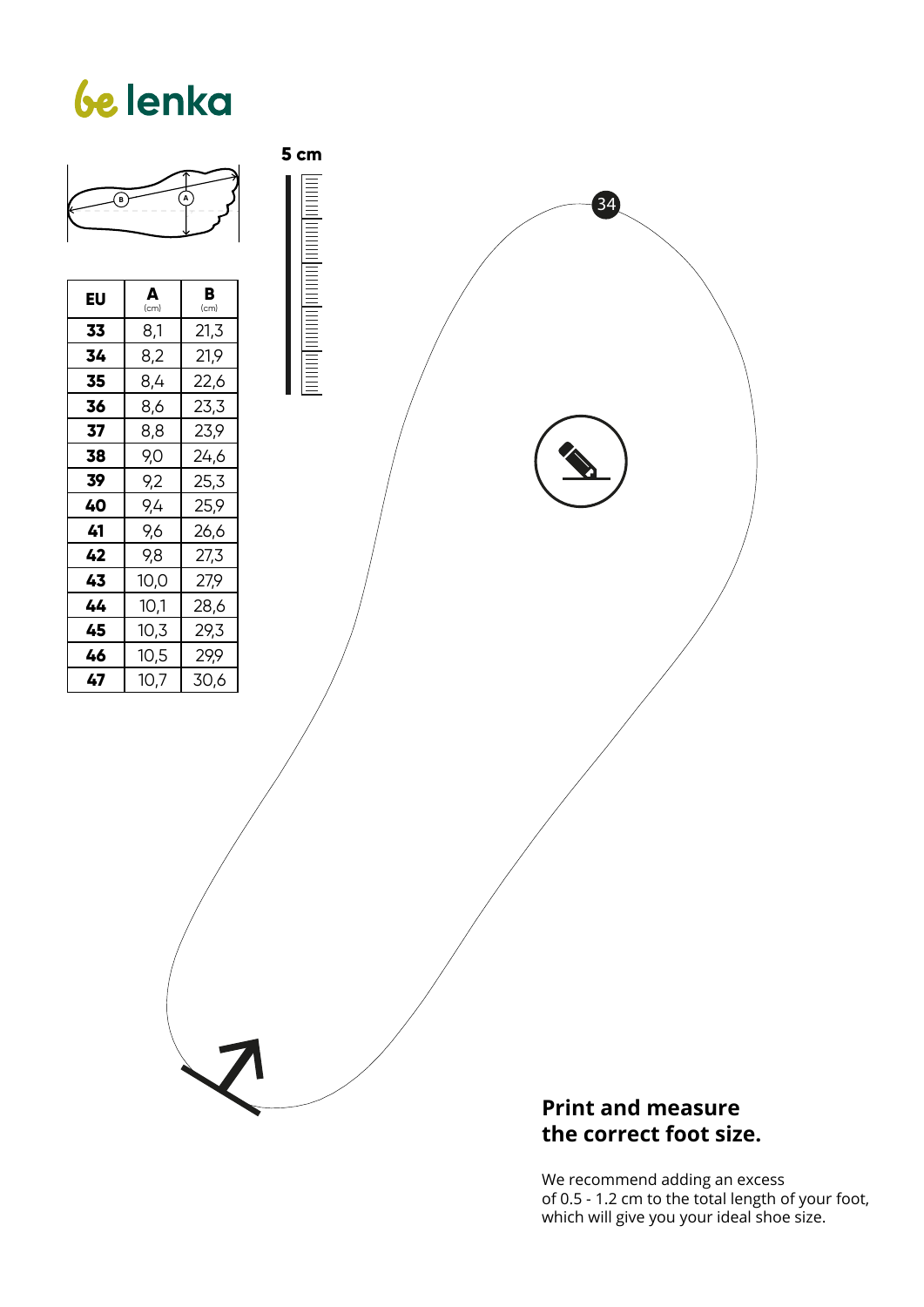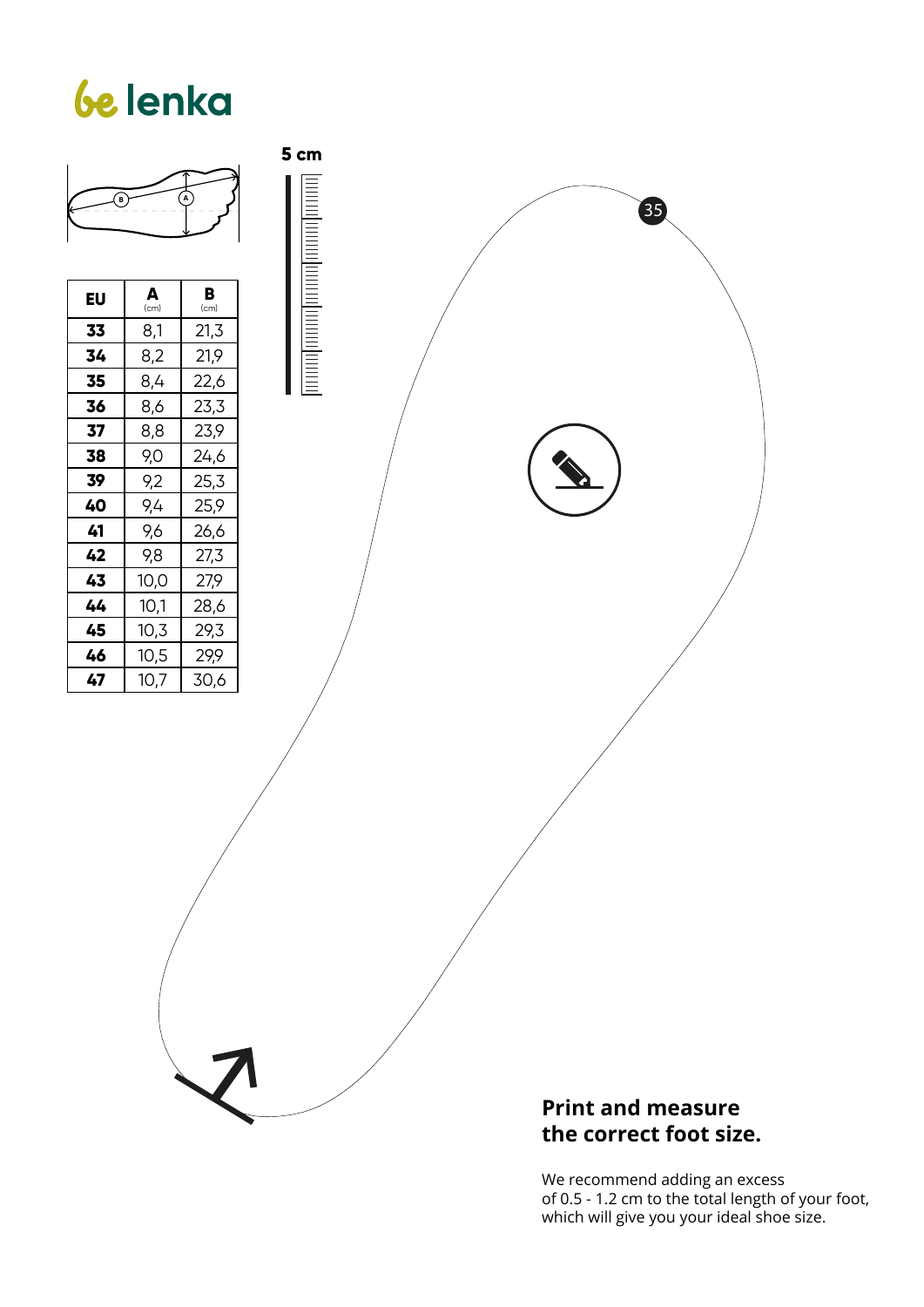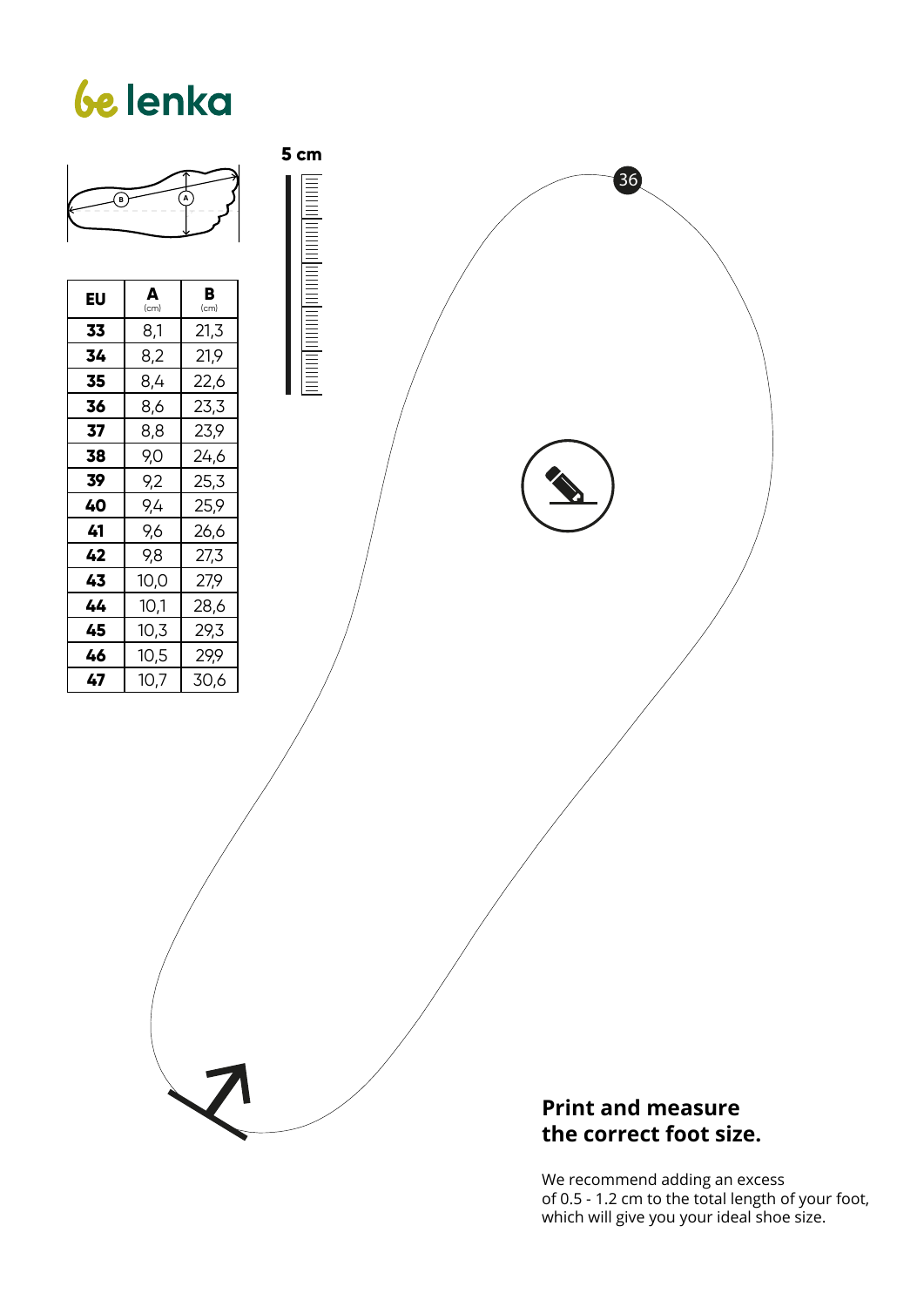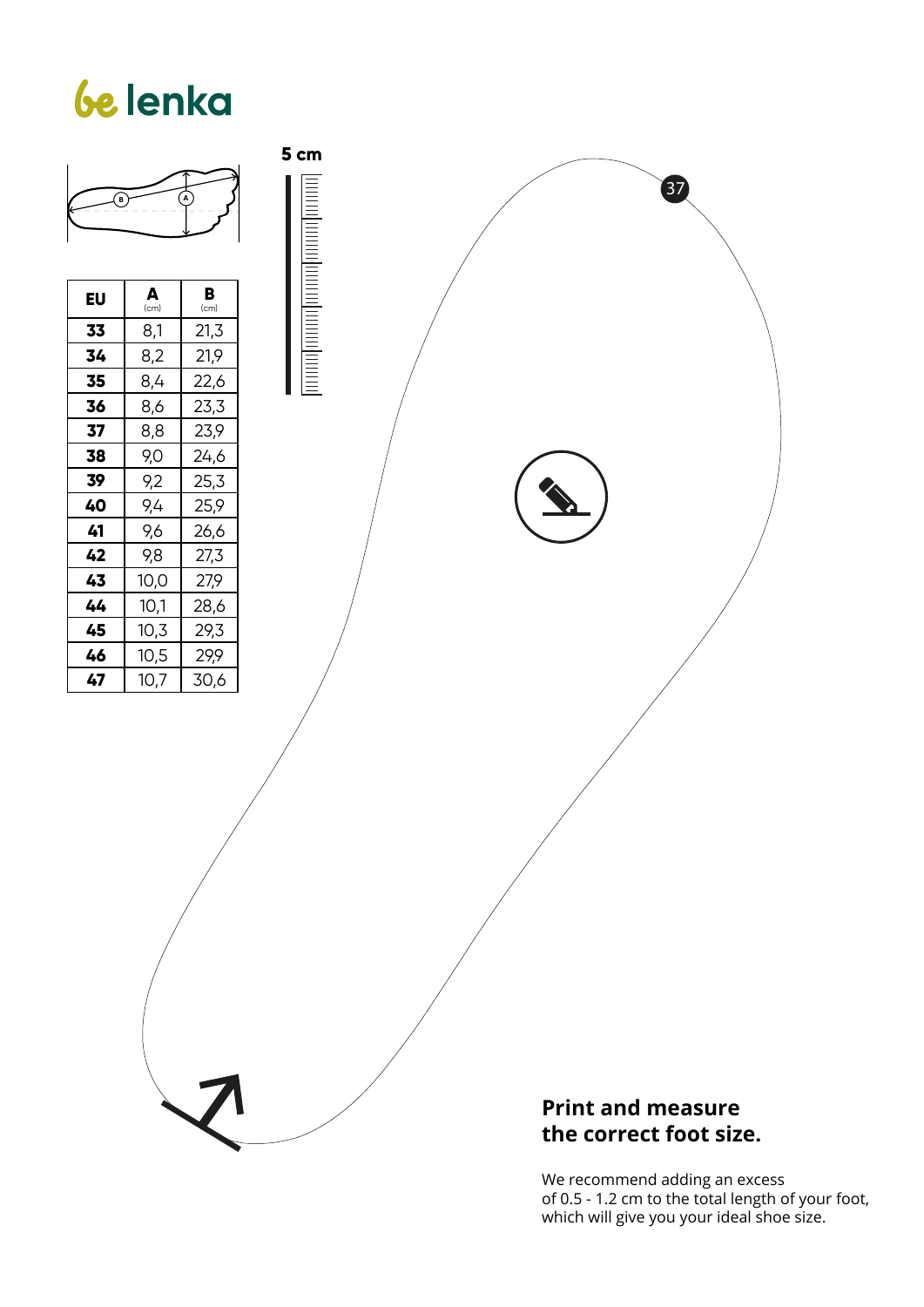

of 0.5 - 1.2 cm to the total length of your foot, which will give you your ideal shoe size.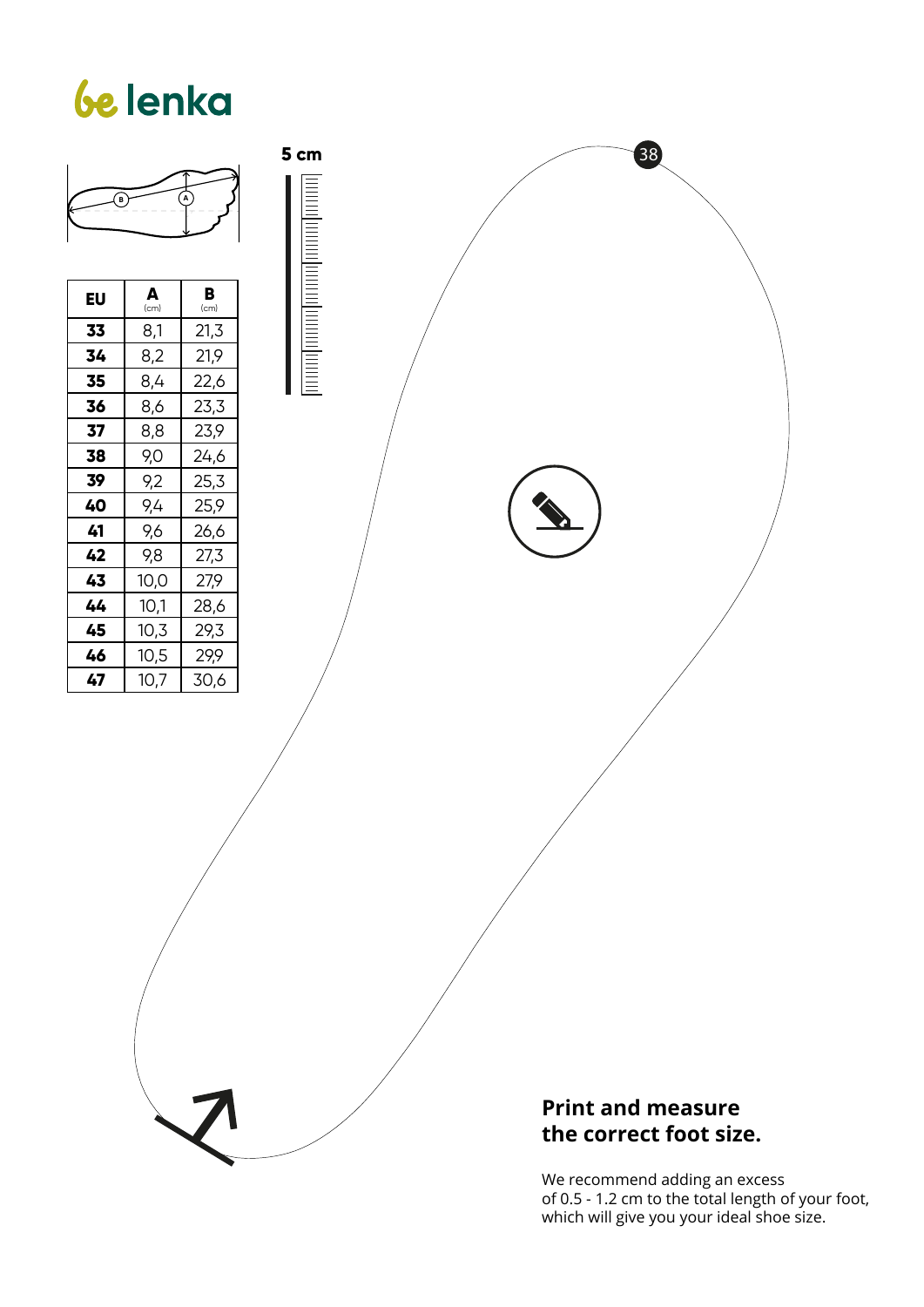

of 0.5 - 1.2 cm to the total length of your foot, which will give you your ideal shoe size.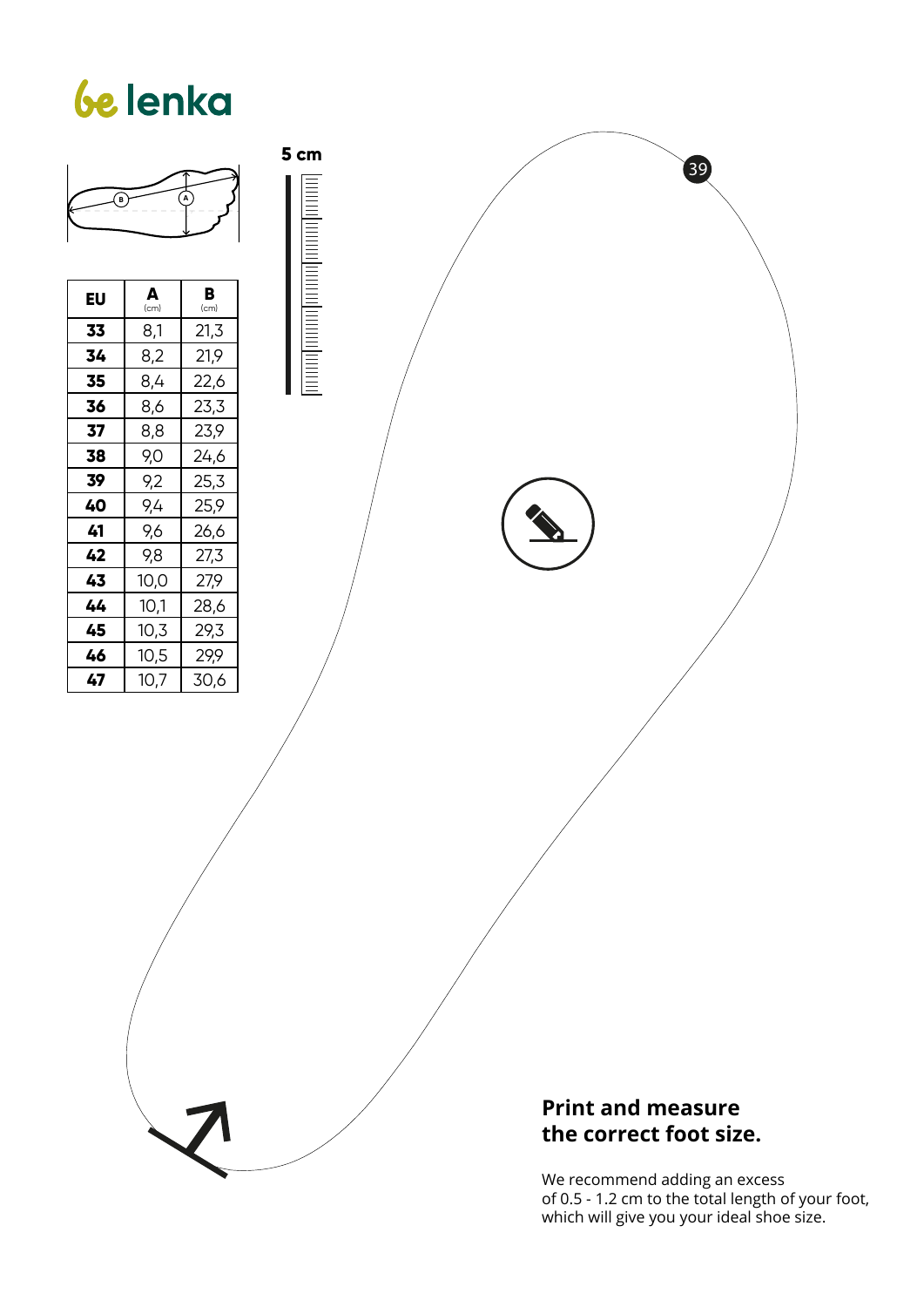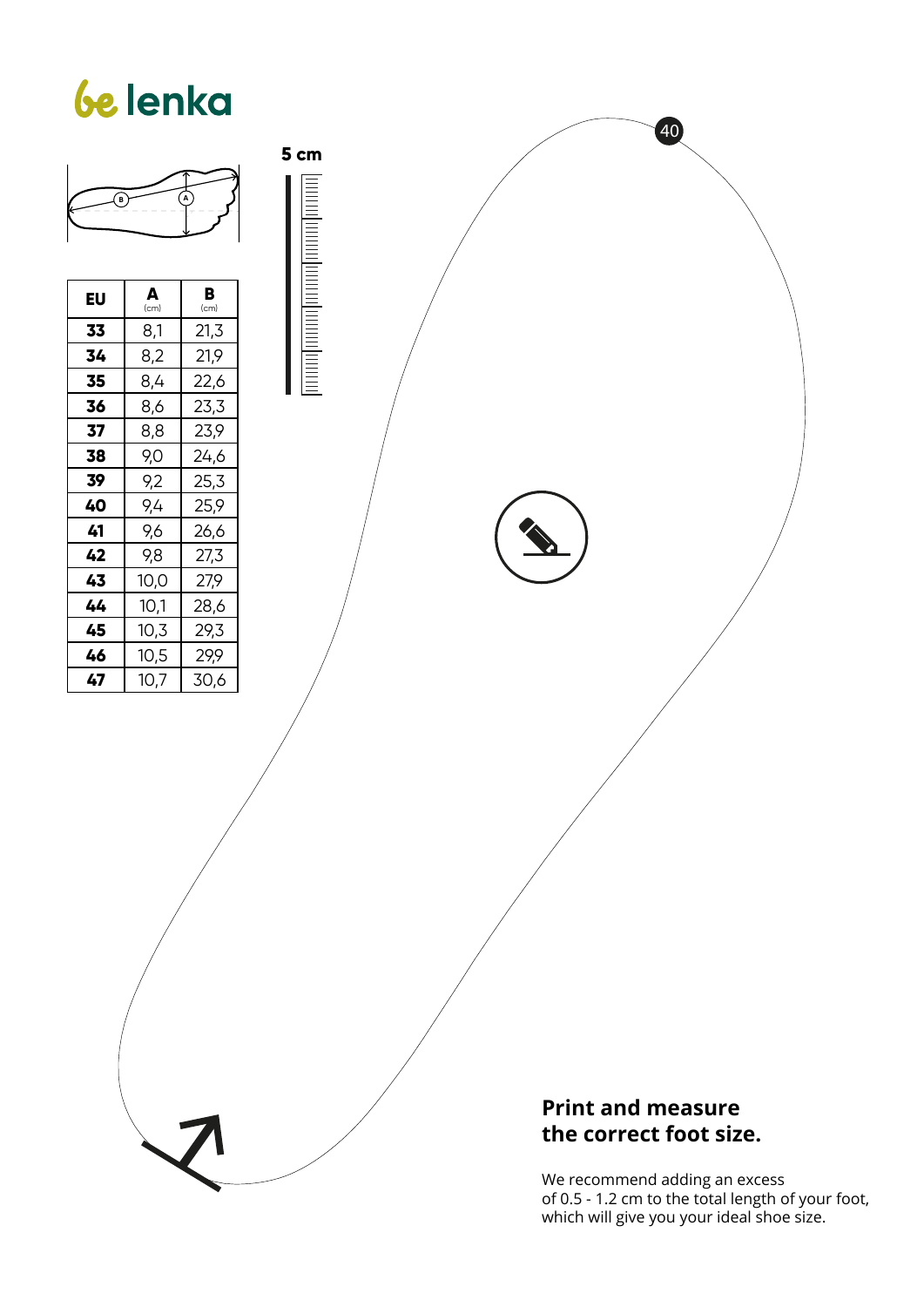

of 0.5 - 1.2 cm to the total length of your foot, which will give you your ideal shoe size.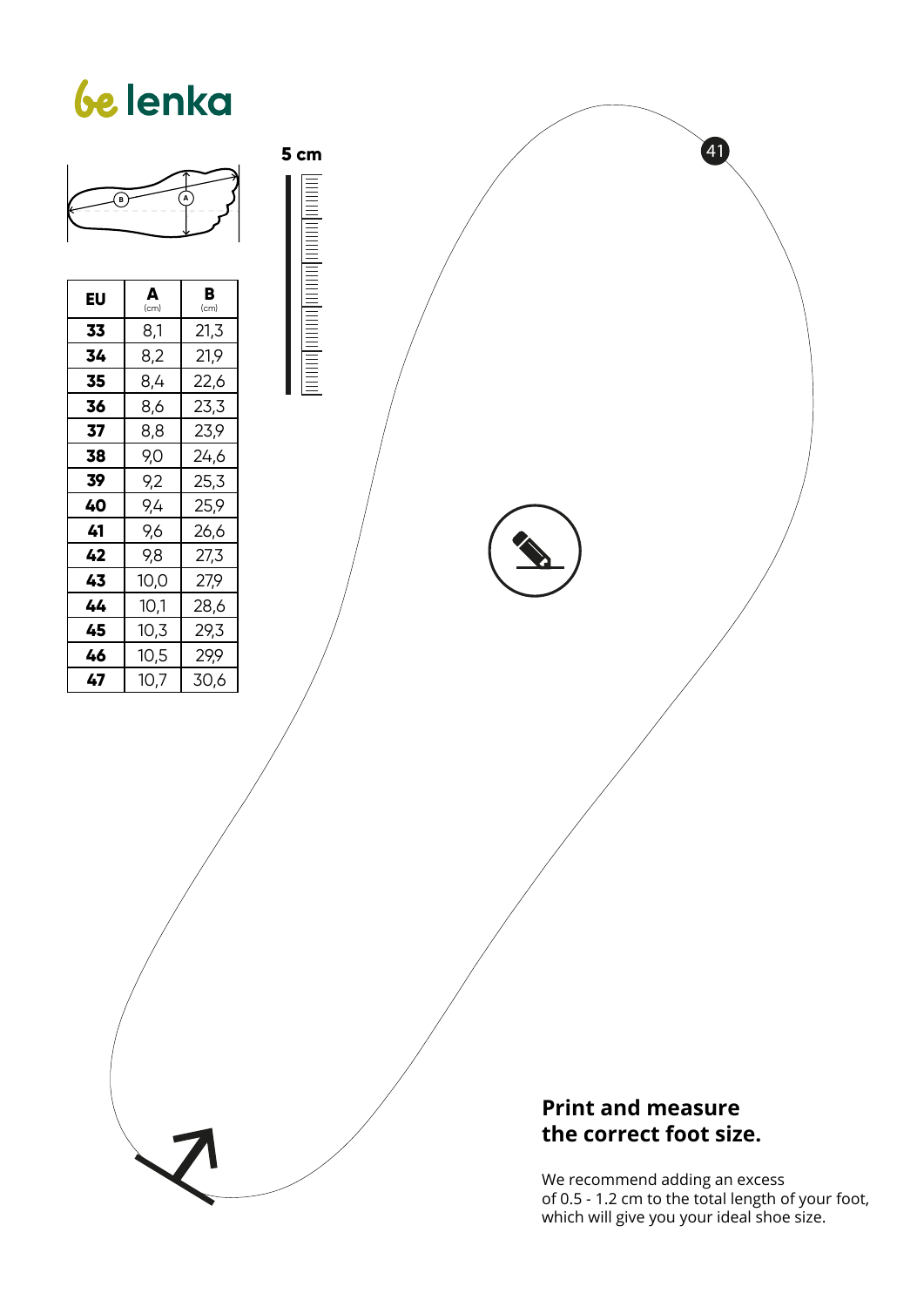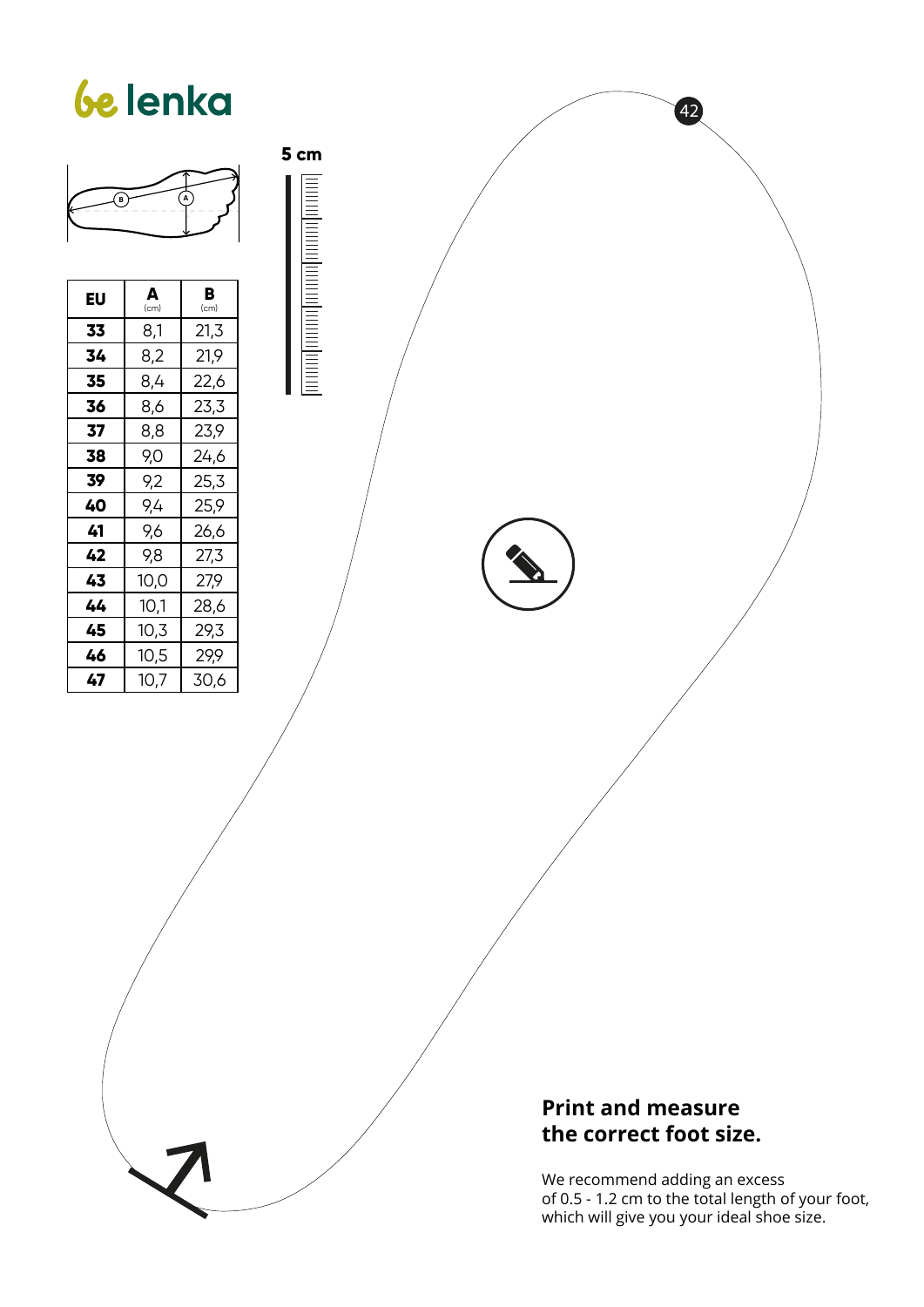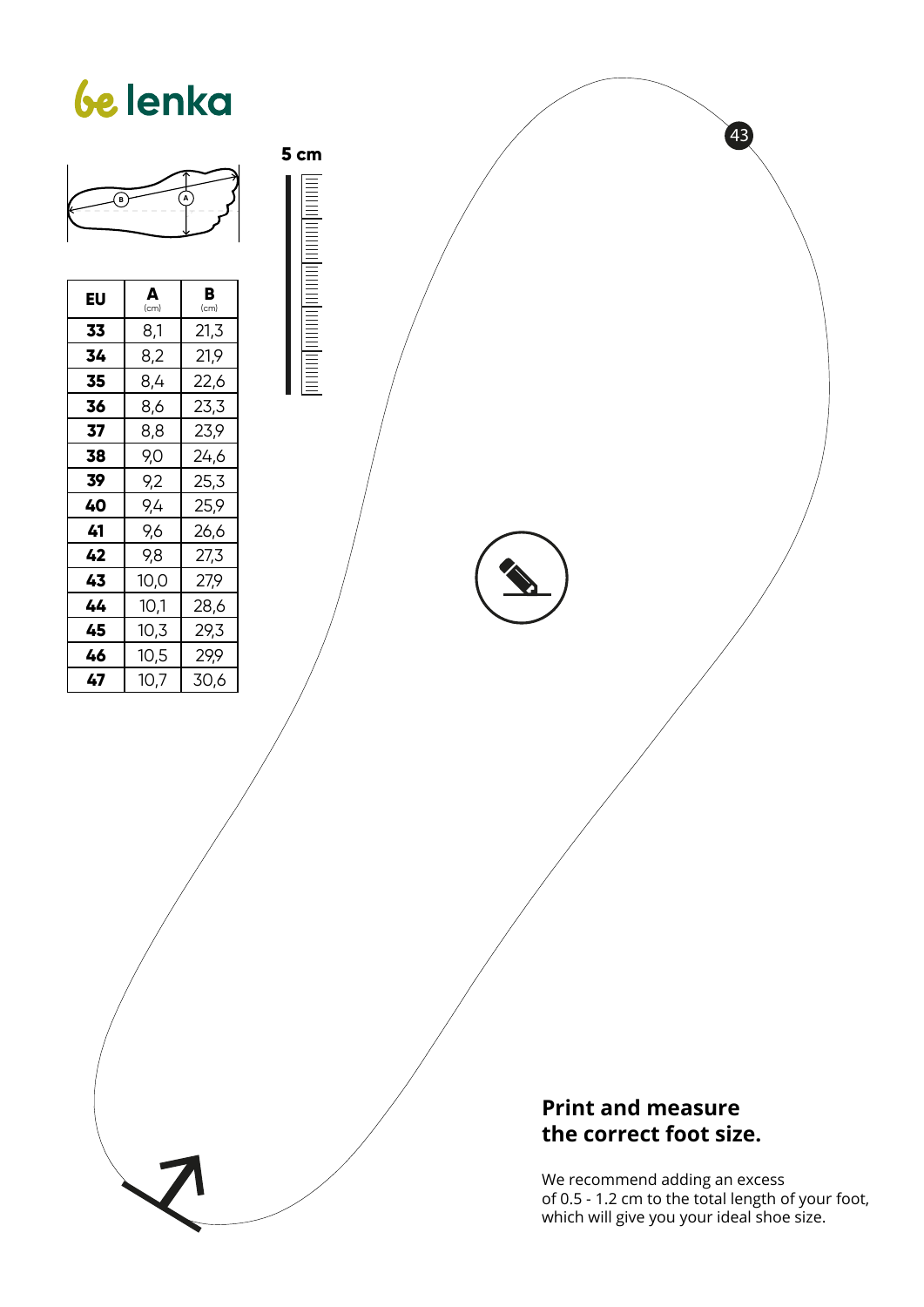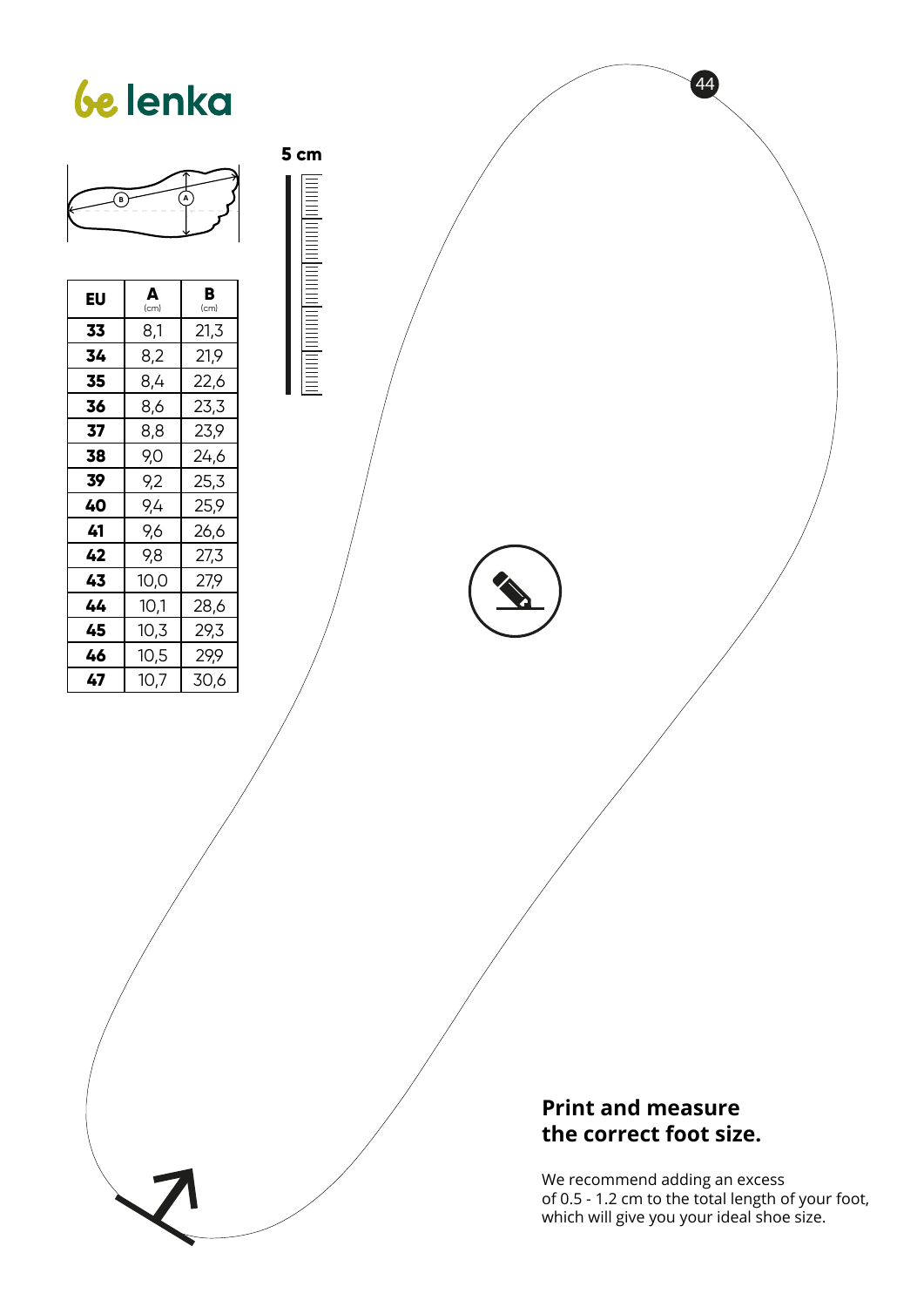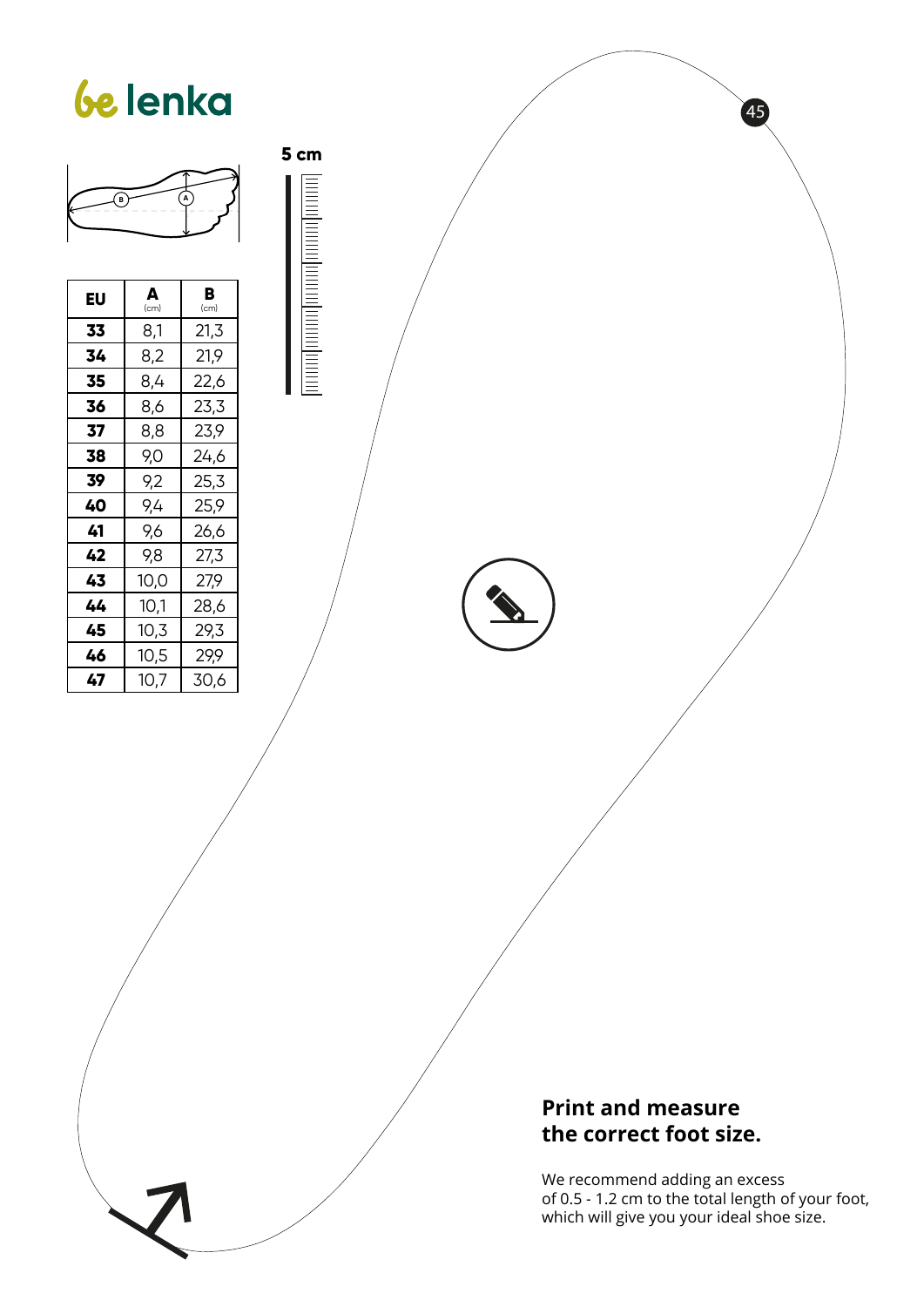

#### **Print and measure the correct foot size.**